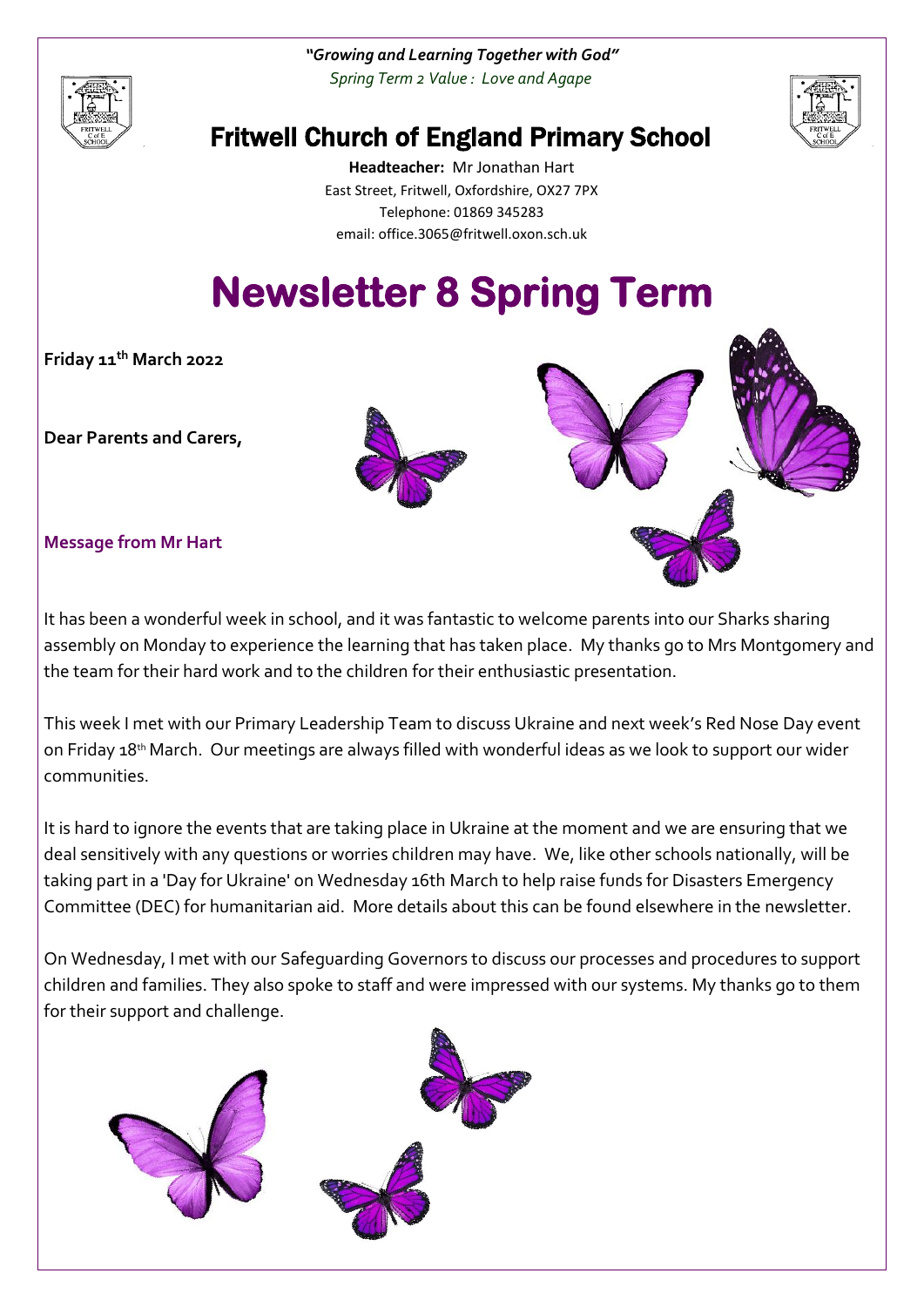#### **Class Activities**

# *Tiddlers & Minnows*

The Tiddlers and Minnows had a great start to the week by starting their new Music

Unit. The children had great fun singing along to some of their favourite Nursery Rhymes, 'Old MacDonald had a Farm', and the 'Wheels on the Bus' and are excited to be introduced to glockenspiels next week.



They also had great fun during their messy art sessions this week; the children loved dipping their feet in some paint and walking along paper.

In Maths, the Minnows have been exploring the composition of the number 9; they understand that smaller numbers can be added together to make the number 9.

The Tiddlers have worked hard on recalling numbers to 5 and examining the shape of puzzle pieces; they are able to identify if a line is straight or curved.

In Topic, the children have been learning about transport that can go on roads. They have compared pictures of new and old cars and seeing if there are any similarities or differences. A very busy week indeed!

# *Sticklebacks*

This week the Sticklebacks children have been on a 'science materials hunt' around their area to think about the different materials objects are made from.

They also stuffed their cushions which are now ready to be sewn and finished!

In IT the children looked at doing a task which was not easy - a marble run - which made them frustrated so that they continued with it in order to master it. They thought about their feelings and the perseverance involved.

#### *Seahorses*

This week the Seahorses have been reading the story of 'Jack and the Baked Beanstalk' and developing their inference skills when reading a text.



The Year 3s have begun to look at money in Maths while the Year 2s have looked at tally charts and pictograms.

In PE the children have been developing their throwing skills and, in Science, they have been trying to answer the question 'What is inside a seed?'



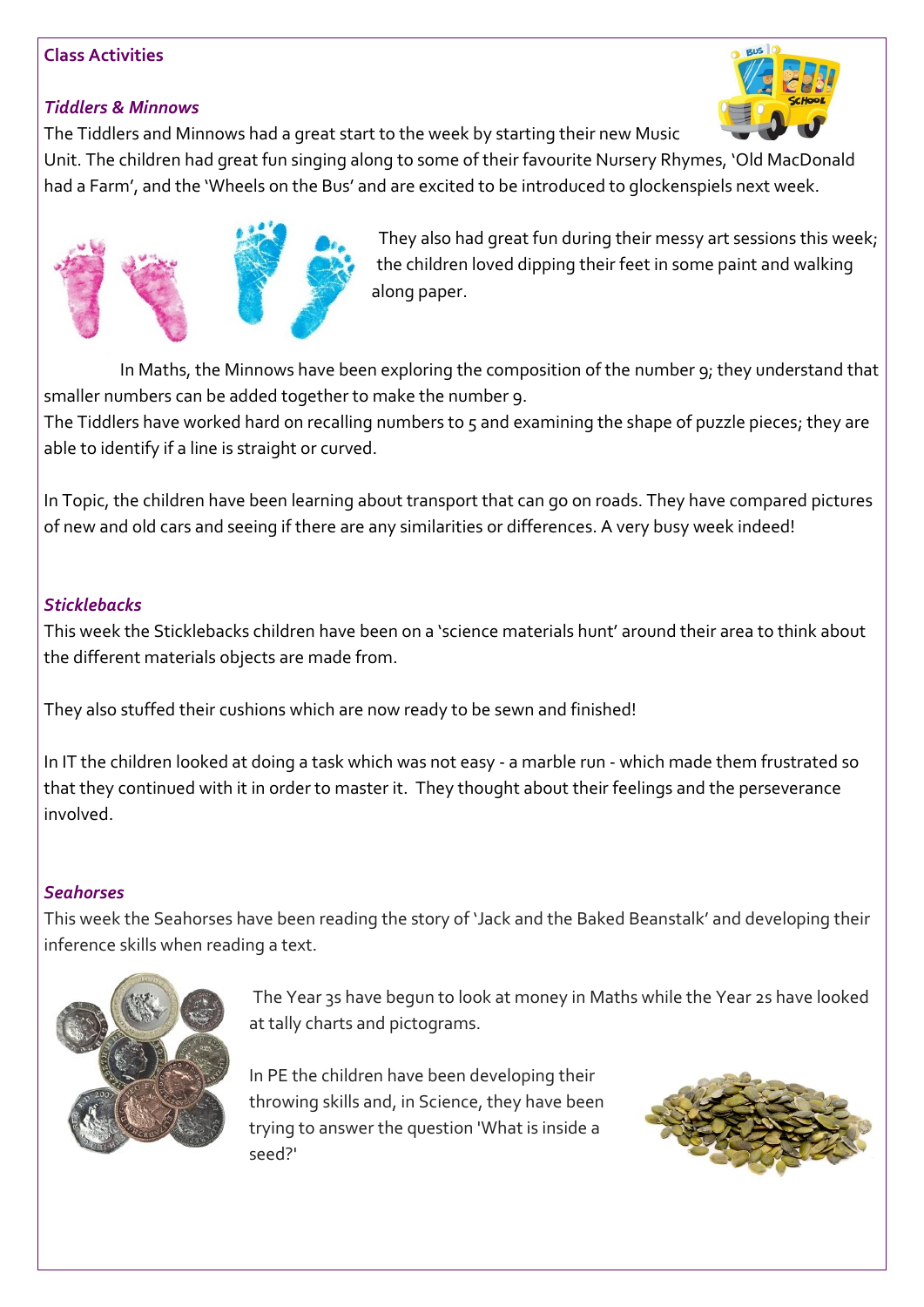#### **Class Activities (continued)**

#### *Stingrays*

Stingrays have started a new book in English this week, 'The Ways of the Wolf', though they did need to really use their *inspired minds* to predict what the book would be about when they were just given the blurb. Once the title had been shared they were all very enthusiastic to discover that they are working towards producing a nonchronological report about wolves. They also took part in a debate to decide whether wolves should be treated as friends or foes and it was fantastic to hear all the children contributing with *confidence and self belief.*



In PE they showed great *endurance* when working to develop their cardio-fitness as part of their health and fitness unit.

#### *Sharks*

It was lovely to welcome so many parents into school on Tuesday afternoon for Shark's sharing assembly, where they shared this term's learning about Ancient Greeks through drama, role-play and reading.

Sharks continued their creative application of History in this week's PE, choreographing dances to re-tell some more Greek myths.

In Maths they have been applying their ability to multiply and divide by 10, 100 and 1000 to convert between different units of metric measure.



### **'Child of the Week'**

*Tiddlers & Minnows* James N and Penny C *Sticklebacks* Elizabeth C and Grace M *Seahorses* Leo S and Lily-Rose S *Stingrays* Caspian H-E and Eviana M *Sharks* Lorelei S and Jamie Mc

*Super Sentence Writers : Sticklebacks* George W and Naomi S

*Minnows* Mo Super Sentence Writers this week

*Family Group Points :* **Griffin** *Whole School Attendance :* **93.53%**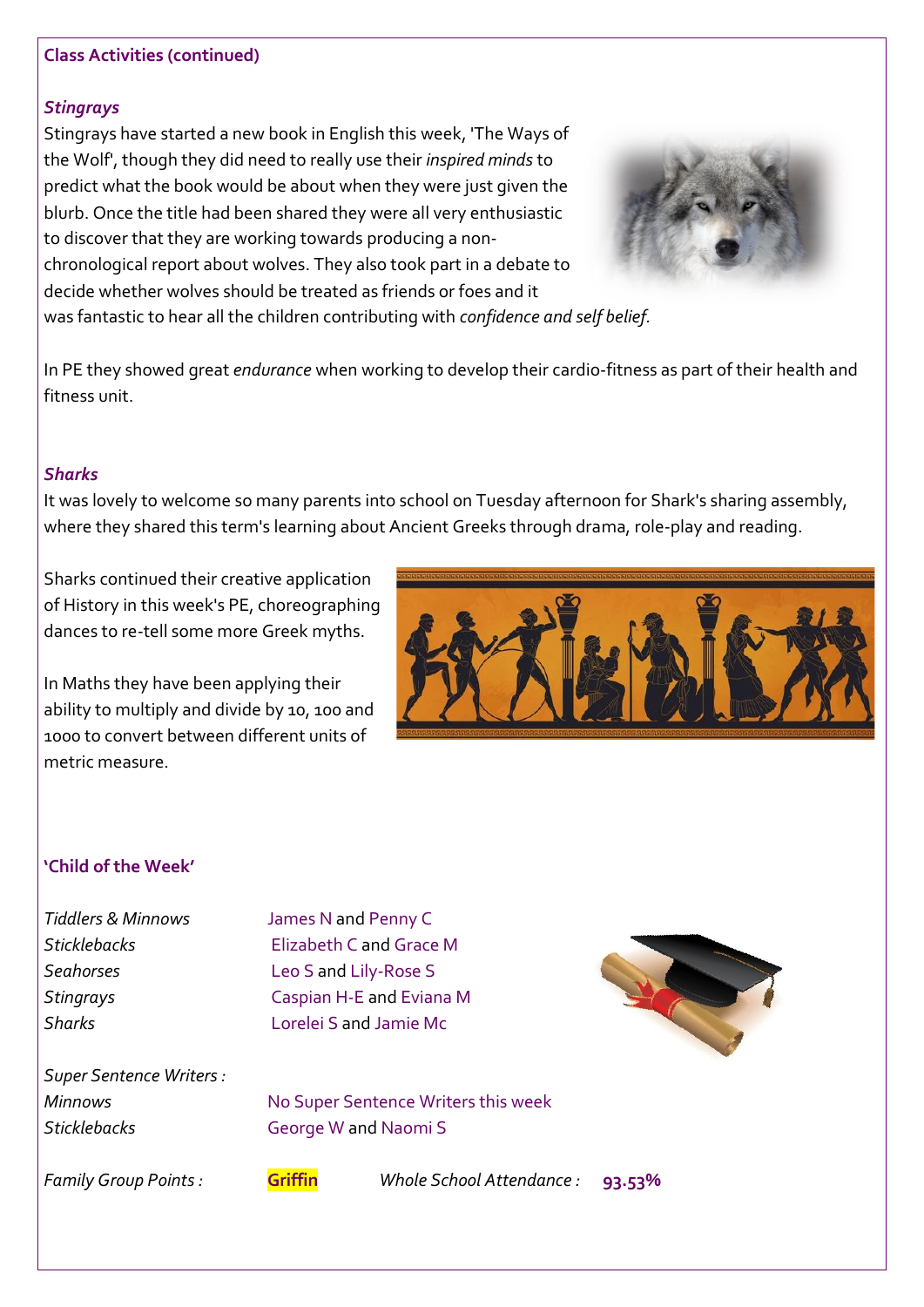#### **Year 5 and 6 Sportshall Athletics**

Our athletes had a fantastic morning at the Sportshall Athletics in Bicester on Thursday morning. It was wonderful to see the children really enjoying themselves, demonstrating determination, encouragement, and support for eachother.

Well done Team Fritwell!



# **DEC Ukraine Humanitarian Appeal – Wednesday 16th March**



The Department for Education has asked that all schools take part in a Day for Ukraine next **Wednesday the 16th** .

It is being organised by *First News* in partnership with the Disasters Emergency Committee (DEC), to raise funds for their appeal.

Pupils are asked to wear **blue** and **yellow** and *bring in £1.00 in cash*, if you can, unless you have already donated elsewhere towards this cause.

During the day the children will write prayers for Ukraine and we will be lighting a candle in school worship.

# **Red Nose Day – Friday 18th March**

Next **Friday the 18th** we will also be celebrating and raising money for Comic Relief, to support all the wonderful organisations who do so much for communities around the UK and worldwide. It will be a *non-uniform day* for the children and they may wear red clothes/something red in their hair/a red nose. We do ask that **each child bring in a £1 coin – in cash** – to contribute towards this worthy cause.



As always, we appreciate all the support we receive from our parents and carers. Thank you.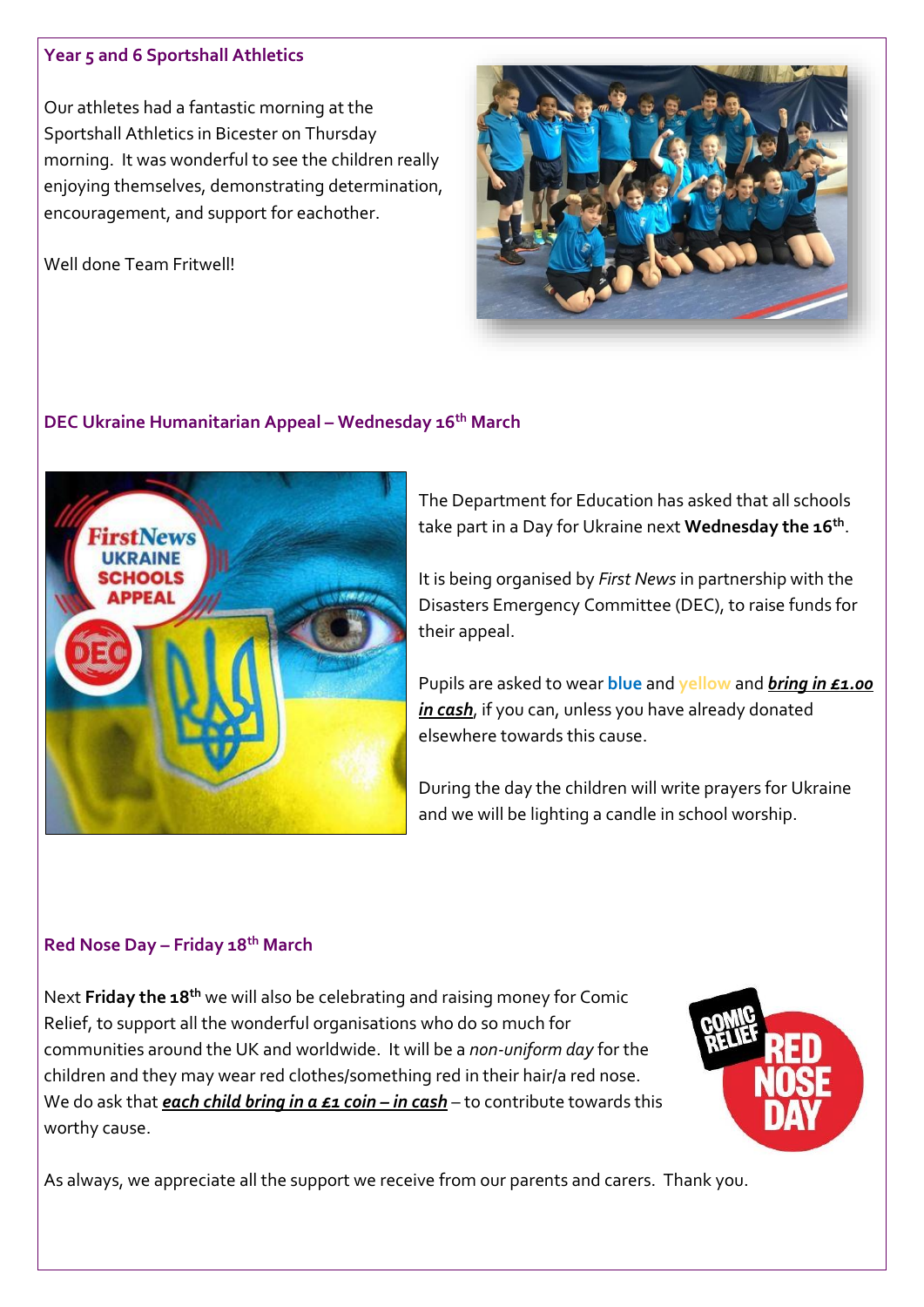#### **Friends of Fritwell School**

FoFS would be very grateful if you are able to add a bottle or an Easter egg to your shopping lists over the coming weeks to donate towards the Easter Egg Hunt and Tombola stall. Bottles may be anything – soft drinks, alcohol, shower gel, etc.

They are also looking for teddies in good and clean condition for the Children's Tombola.

A bin will be put out by the school gate on Monday  $14<sup>th</sup>$ and all donations can be placed in it.

FoFS is extremely grateful for your support.

On the subject of the Easter Egg Hunt, don't forget to buy your tickets! Check out the poster for the details of how to purchase them.



Enjoy the weekend.

Kind regards,

**Jon Hart** *Headteacher*



*Thursdays a.m.* iRock

*Mondays a.m.* Music for Schools Music Lessons *Tuesdays – 3.30 to 4.30pm* Football Club (Adam Bradley) Years 2 - 6 *Wednesdays – 3.30 to 4.15pm* Sewing Circle Club Years 4 - 6 Wednesday Lunchtimes **Boys Football Club** Years 5-6 *Thursdays – 3.30 to 4.15pm* MultiSports Club (Premier) Years 1 - 3